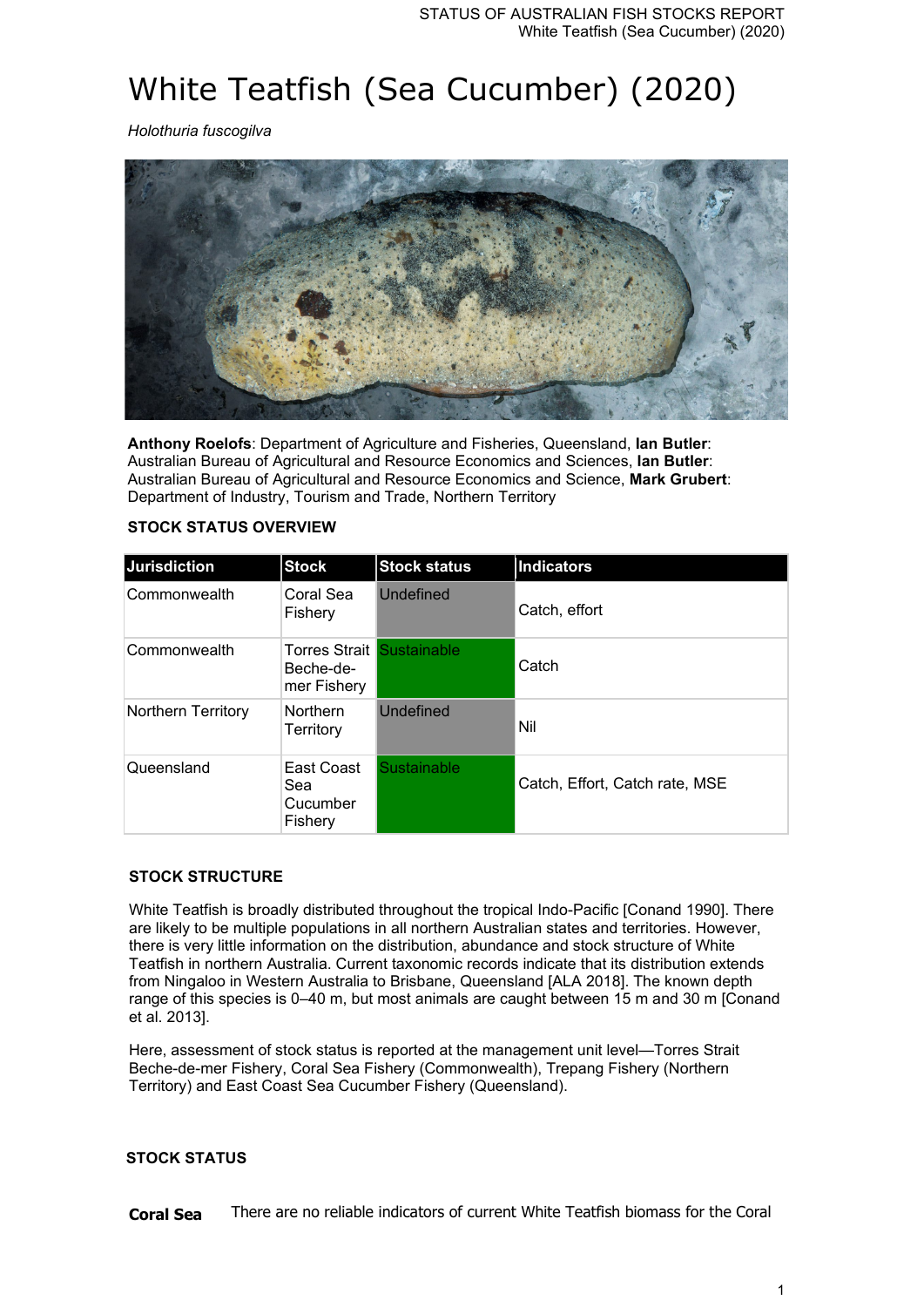**Fishery** Sea Fishery, nor are there any reliable indicators of the impact of recent and historical catches on the successful recruitment of the stock. There is therefore insufficient information available to confidently classify the status of this stock. Annual catch of White Teatfish in the Coral Sea Fishery has averaged <2 tonnes (t) over the last decade.

> On the basis of the evidence provided above, the Coral Sea Fishery (Commonwealth) management unit is classified as an **undefined stock**.

**East Coast Sea Cucumber Fishery** White Teatfish in Queensland is only harvested commercially. Nominal catch rates for White Teatfish have stabilised after a minor peak in 2010–11 and are now close to the average catch rate over the past 10 years [Roelofs et al. 2018]. Decreases in reported harvest over the past 15 years (from 131 t in 2003–04 to 43 t in 2011–12) are due to reductions in the quota for White Teatfish and do not reflect biomass declines. These voluntary reductions allowed the fishery participants to increase the take of other species within the constraints of the overall total allowable catch limit for the fishery. The above evidence indicates the biomass of this management unit is unlikely to be depleted and that recruitment is unlikely to be impaired.

> White Teatfish are managed in Queensland under a rotational zoning scheme (RZS) and fishing pressure is further constrained under a Total Allowable Commercial Catch (TACC). Catches have been at or just below the 53 t TACC since its introduction in 2011–12 [QFISH 2020]. Management strategy evaluation (MSE) of the RZS determined that the risk of the fishery depleting White Teatfish biomass to below 40 per cent of unfished biomass was very low under Queensland Sea Cucumber (East Coast) Fishery management arrangements [Skewes et al. 2014]. Spatial closures in the Great Barrier Reef Marine Park protect an estimated 30 per cent of the White Teatfish spawning biomass and commercial catch quotas are in place to restrict catches to sustainable levels. Recreational harvest of White Teatfish is not allowed in Queensland waters. The above evidence indicates the current level of fishing mortality is unlikely to cause the stock to become recruitment impaired.

On the basis of the evidence provided above, the East Coast Sea Cucumber Fishery (Queensland) management unit is classified as a **sustainable stock**.

**Northern Territory** Northern Territory Trepang Fishery licensees are permitted to harvest White Teatfish, but have not done so in the last 10 years. This is because much of the area of the fishery (from the high–water mark to three nautical miles beyond the territorial sea baseline) is shallower than the apparent depth preference for this species (15–30 m), as well as lack of suitable reef habitat at this depth within the declared fishery. All six Northern Territory Trepang Fishery licenses are owned by a single entity, with only a subset of licenses being active in any given year. This being the case, catch data for the fishery are confidential.

> White Teatfish have been caught in the Northern Territory outside of the Trepang Fishery under a single special research permit, but the resultant catch information is also confidential. Exploratory fishing undertaken through this permit was subject to stringent harvest and reporting conditions.

> There are no accounts, formal or otherwise, of the harvest of White Teatfish by charter boat clients, Indigenous fishers or recreational fishers in the Northern Territory. The small, sporadic and exploratory commercial harvest of White Teatfish in this jurisdiction means that there is insufficient information available to confidently classify the status of this stock.

On the basis of the evidence provided above, the Trepang Fishery (Northern Territory) management unit is classified as an **undefined stock**.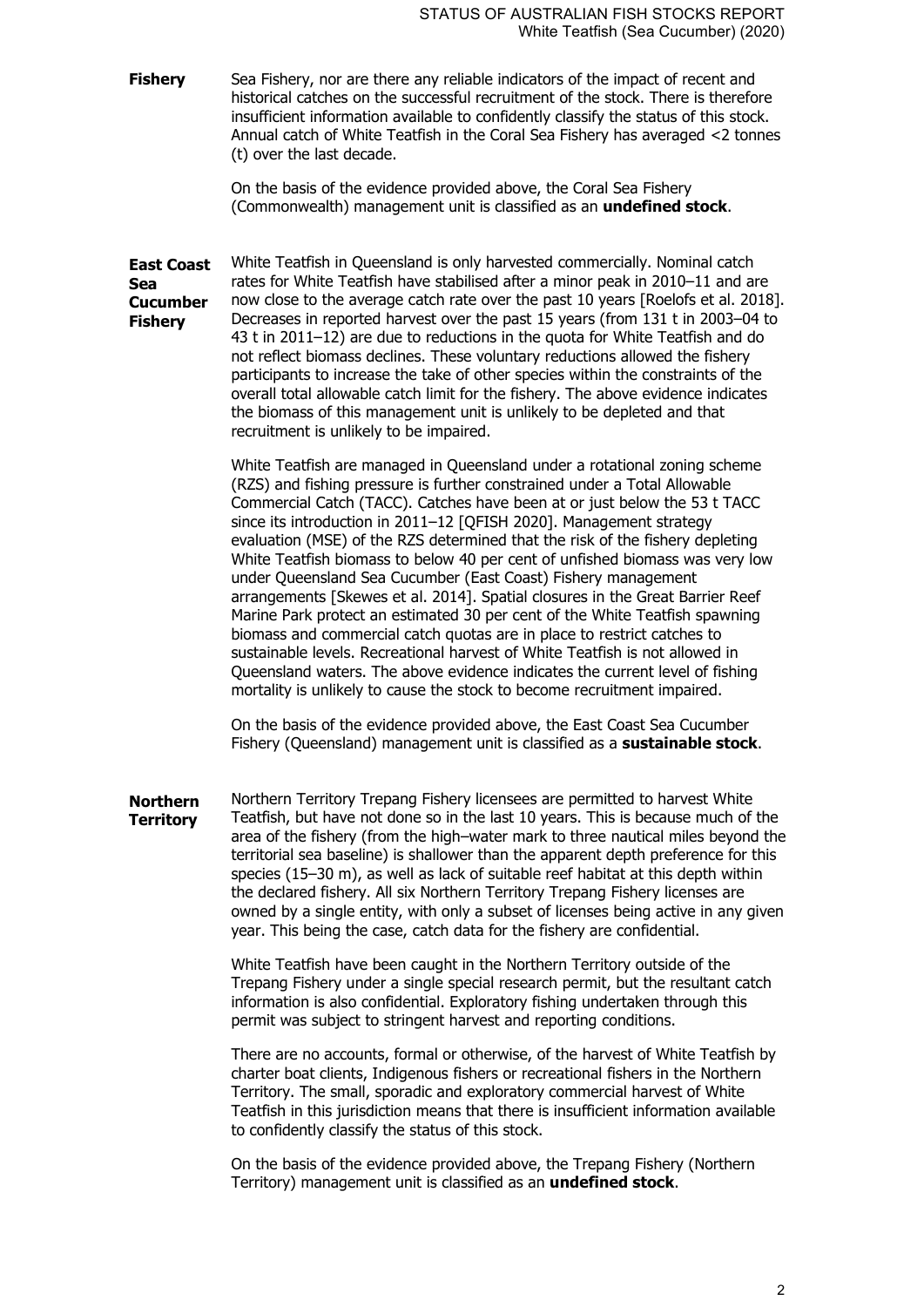**Torres Strait Beche-demer Fishery** densities measured in 1995, 2002 and 2005 [Murphy et al. 2020; Butler and The Torres Strait White Teatfish stock was surveyed in 2009 [Skewes et al. 2010] and in 2019–20 [Murphy et al. 2020]. The results of the 2019–20 survey indicated that White Teatfish density is currently similar to or greater than Steven 2020]. Catches of the stock over the last decade have mostly been below the TAC (15 t), including in 2018 (1.4 t) and 2019 (1.6 t).

> The above evidence indicates that the biomass of this stock is unlikely to be depleted, that recruitment is unlikely to be impaired, and that the current level of fishing mortality is unlikely to cause the stock to become recruitment impaired. On the basis of the evidence provided above, the Torres Strait Bechede-mer Fishery management unit is classified as a **sustainable stock**.

# **BIOLOGY**

**White Teatfish (Sea Cucumber) biology** [Purcell et al. 2012]

| Species                           | Longevity / Maximum Size   Maturity (50 per cent) |                               |
|-----------------------------------|---------------------------------------------------|-------------------------------|
| ∣White Teatfish (Sea<br>Cucumber) | 12+ years, 570 mm TL                              | $ 320 \text{ mm}$ TL, 4 years |

# **DISTRIBUTION**



Distribution of reported commercial catch of White Teatfish. Due to confidentiality constraints, catches from the Northern Territory are not shown.

# **TABLES**

| <b>Fishing methods</b> |                              |                  |                   |
|------------------------|------------------------------|------------------|-------------------|
|                        | <b>Commonwealth Northern</b> | <b>Territory</b> | <b>Queensland</b> |
| <b>Commercial</b>      |                              |                  |                   |
| <b>Diving</b>          |                              |                  |                   |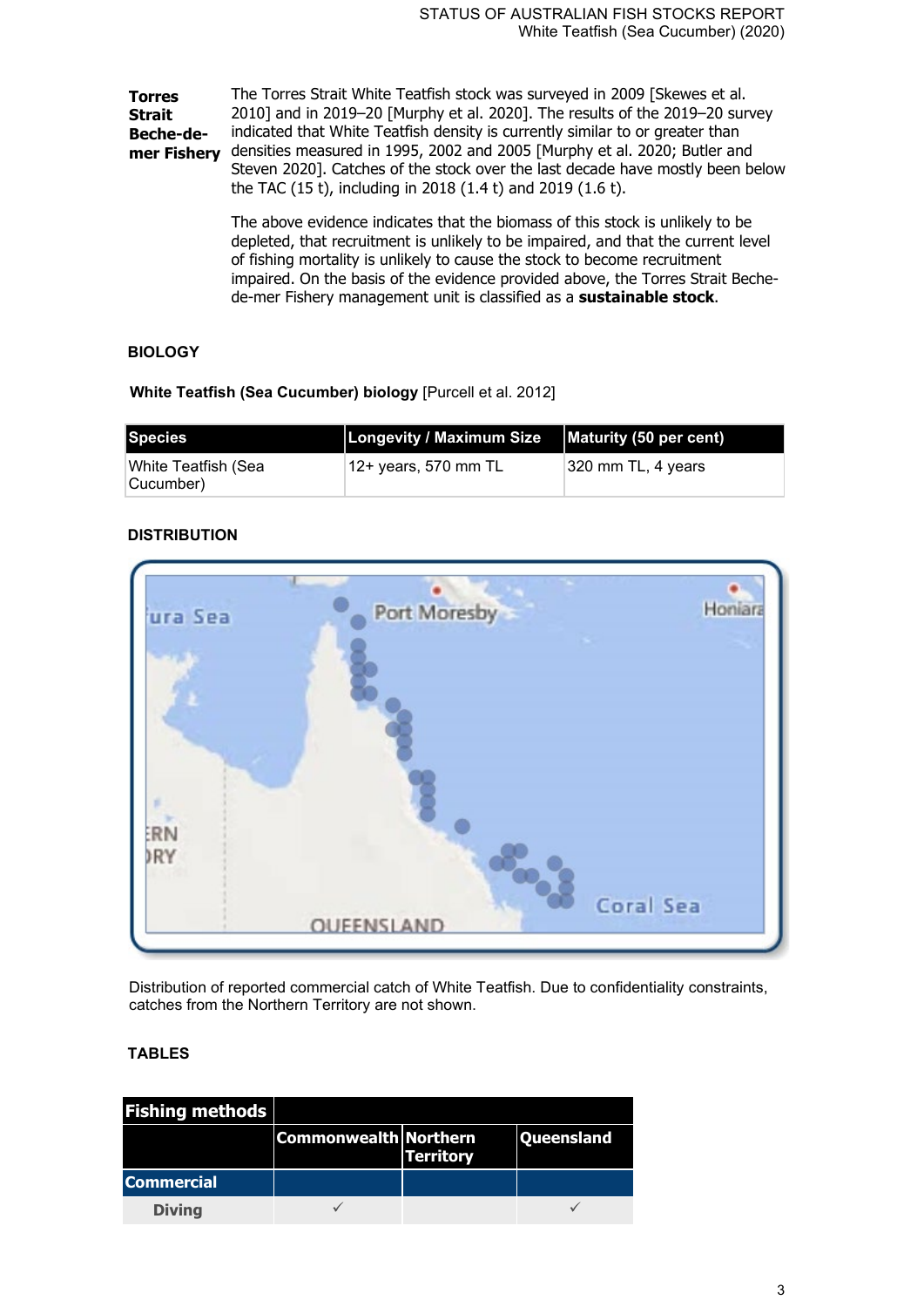| <b>Management</b><br><b>Methods</b> |                              |                  |              |
|-------------------------------------|------------------------------|------------------|--------------|
|                                     | <b>Commonwealth Northern</b> | <b>Territory</b> | Queensland   |
| <b>Commercial</b>                   |                              |                  |              |
| <b>Effort limits</b>                |                              | $\checkmark$     | ✓            |
| Gear<br><b>restrictions</b>         |                              |                  | $\checkmark$ |
| <b>Limited entry</b>                | $\checkmark$                 | $\checkmark$     | ✓            |
| <b>Marine park</b><br>closures      |                              |                  | $\checkmark$ |
| Quota                               |                              |                  | ✓            |
| <b>Rotational</b><br>closures       |                              |                  | ✓            |
| <b>Size limit</b>                   | $\checkmark$                 | $\checkmark$     | $\checkmark$ |
| <b>Spatial</b><br>closures          | $\checkmark$                 | $\checkmark$     | ✓            |
| <b>Total</b><br>allowable<br>catch  | $\checkmark$                 |                  | $\checkmark$ |
| <b>Vessel</b><br>restrictions       | ✓                            | $\checkmark$     | $\checkmark$ |

| Catch             |                              |                  |                   |
|-------------------|------------------------------|------------------|-------------------|
|                   | <b>Commonwealth Northern</b> | <b>Territory</b> | <b>Queensland</b> |
| <b>Commercial</b> | 1.556t                       | 0 <sup>†</sup>   | 52.8305 t         |
| Indigenous        | Unknown                      | Unknown          | Unknown           |
| Recreational      |                              | Unknown          |                   |

**Northern Territory – Indigenous (Management methods)** The *Fisheries Act 1988* (NT), specifies that "...without derogating from any other law in force in the Territory, nothing in a provision of this Act or an instrument of a judicial or administrative character made under it limits the right of Aboriginals who have traditionally used the resources of an area of land or water in a traditional manner from continuing to use those resources in that area in that manner".

**Queensland – Indigenous (management methods)** for more information see https://www.daf.qld.gov.au/business-priorities/fisheries/traditional-fishing

**CATCH CHART**

**Hand**